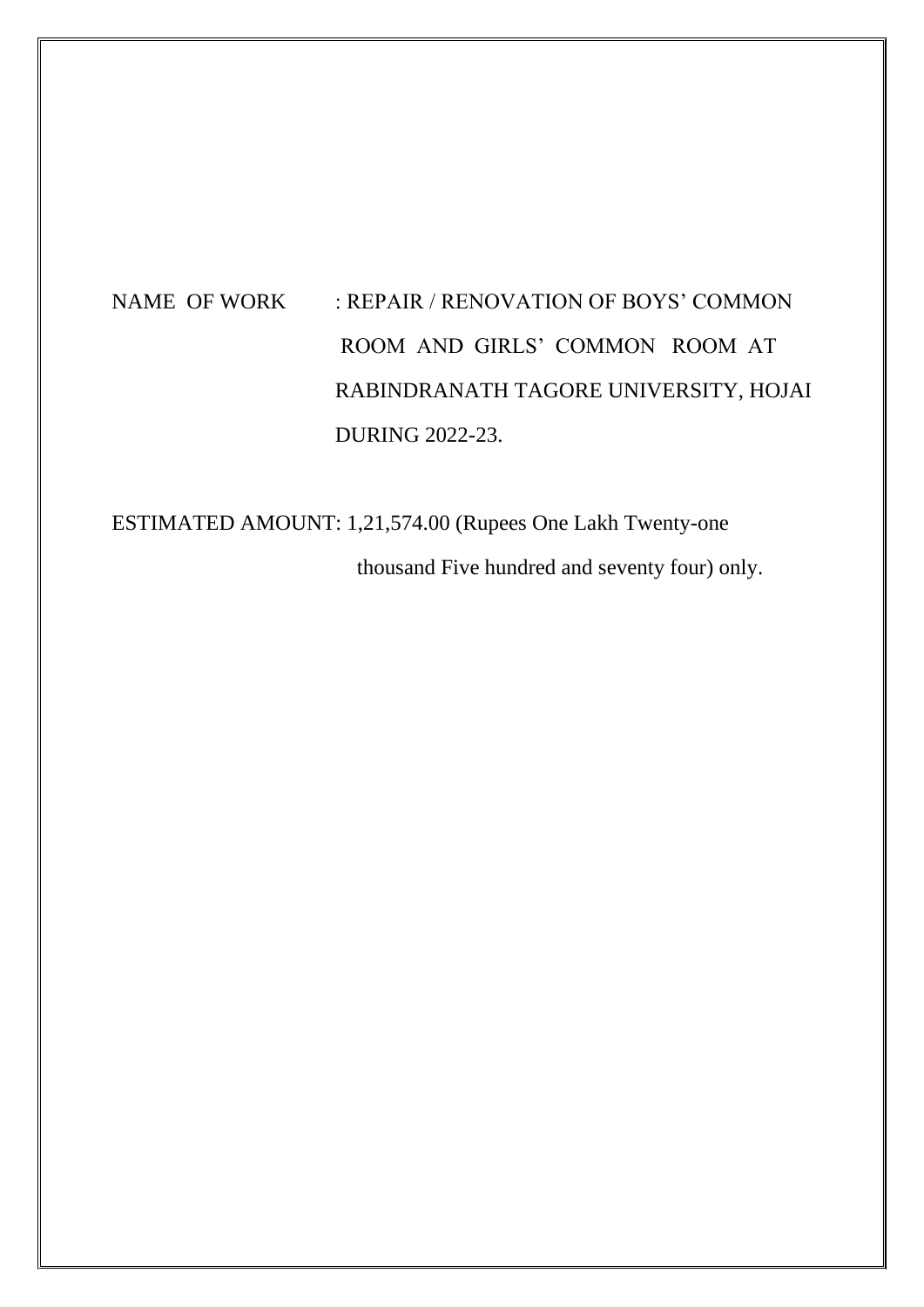**Name of works**:- Repair and Renovation of Boys' Common Room and Girls' Common Room at Rabindranath Tagore University at Hojai. **Name of University**:- Rabindranath Tagore University, Hojai. **Estimated Amount** :- 1,21,574.00 ( Rupees One Lakh Twenty one thousand Five hundred and Seventy four) only.

*Estimate framed to show the probable cost of the abovementioned work*

## **REPORT**

This detailed repair estimate amounting to Rs. 1,21,574.00 ( Rupees One Lakhs Twenty one thousand Five hundred and Seventy four) only has been prepared to show the probable cost of the work *" REPAIRE AND RENOVATION OF BOYS' COMMON ROOM AND GIRLS' COMMON ROOM" AT RABINDRANATH TAGORE UNIVERSITY, HOJAI.*

The painting washing of the building became fake as no repair works taken up since a long period of time. Few other components like door and front veranda floor of Boys' common room also deteriorated. Hence to keep the building fit for use, repair / renovation work are essential. So this estimate is prepared as desired by the authority with the following provision.

- 1. Repair / Renovation works as per field requirement
- 2. 1% consultancy charge for preparing estimate / supervision.

The estimate is prepared on the basis of C.P.W.D., Delhi schedule of rates for 2021.

All works will be carried out as per C.P.W.D. General Specification.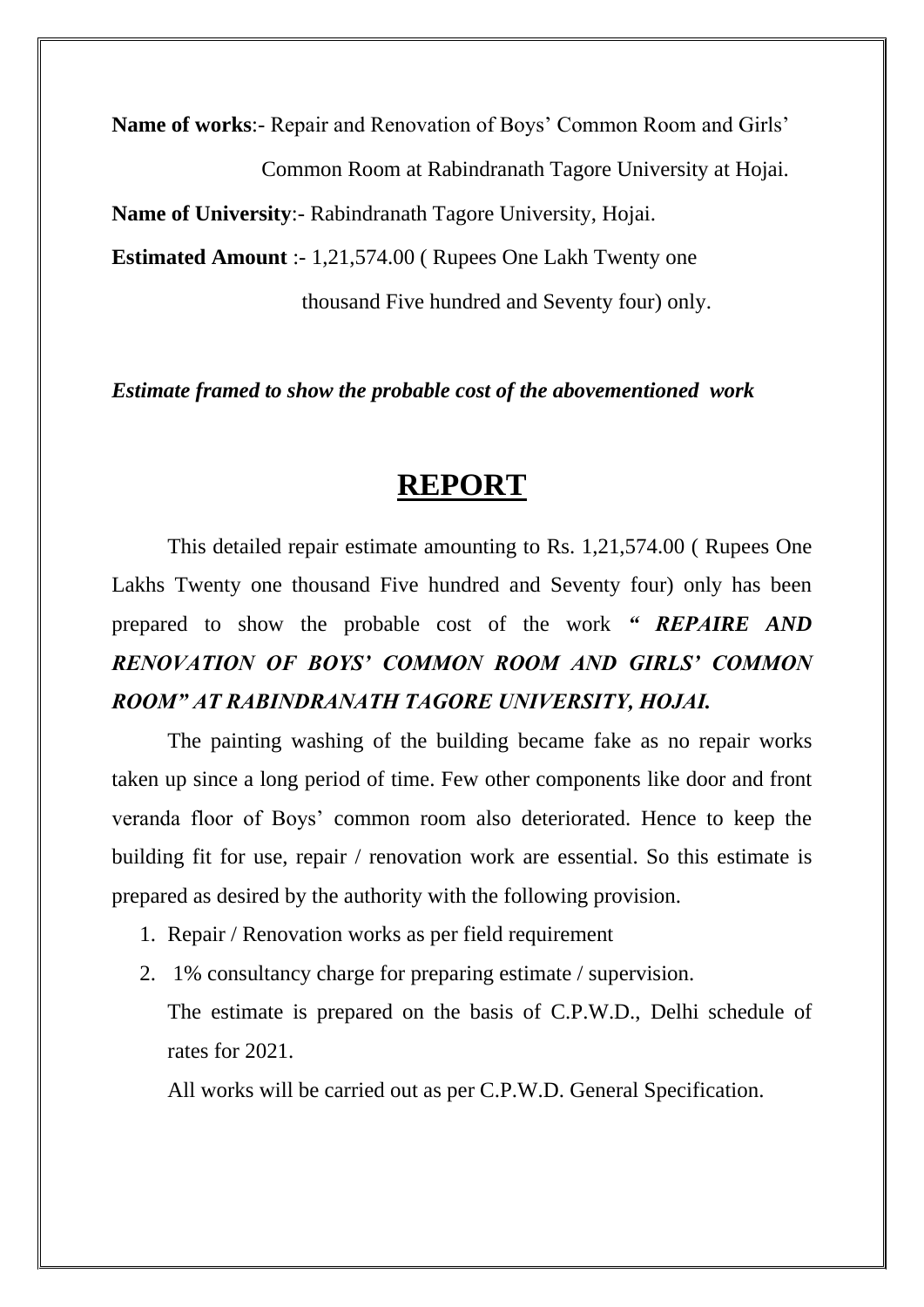**Name of works**:- Repair and Renovation of Boys' Common Room and Girls' Common Room at Rabindranath Tagore University at Hojai.

## ABSTRACT OF COST

| <b>Grand Total</b>                            | Rs. 1,21,574.00       |
|-----------------------------------------------|-----------------------|
| Estimate and supervision etc.)                | Rs.<br>1,204.00       |
| Add 1% for consultancy (preparation of        |                       |
|                                               | Total Rs. 1,20,370.00 |
| (As per Annexure-B)                           | Rs. 44,000.00         |
| 2. Repair of Girls' Common Room               |                       |
| (As per Annexure-A)                           | Rs. 76,370.00         |
| 1. Renovation and repair of Boys' Common Room |                       |

(Rupees One Lakh Twenty one thousand Five hundred and Seventy four) only.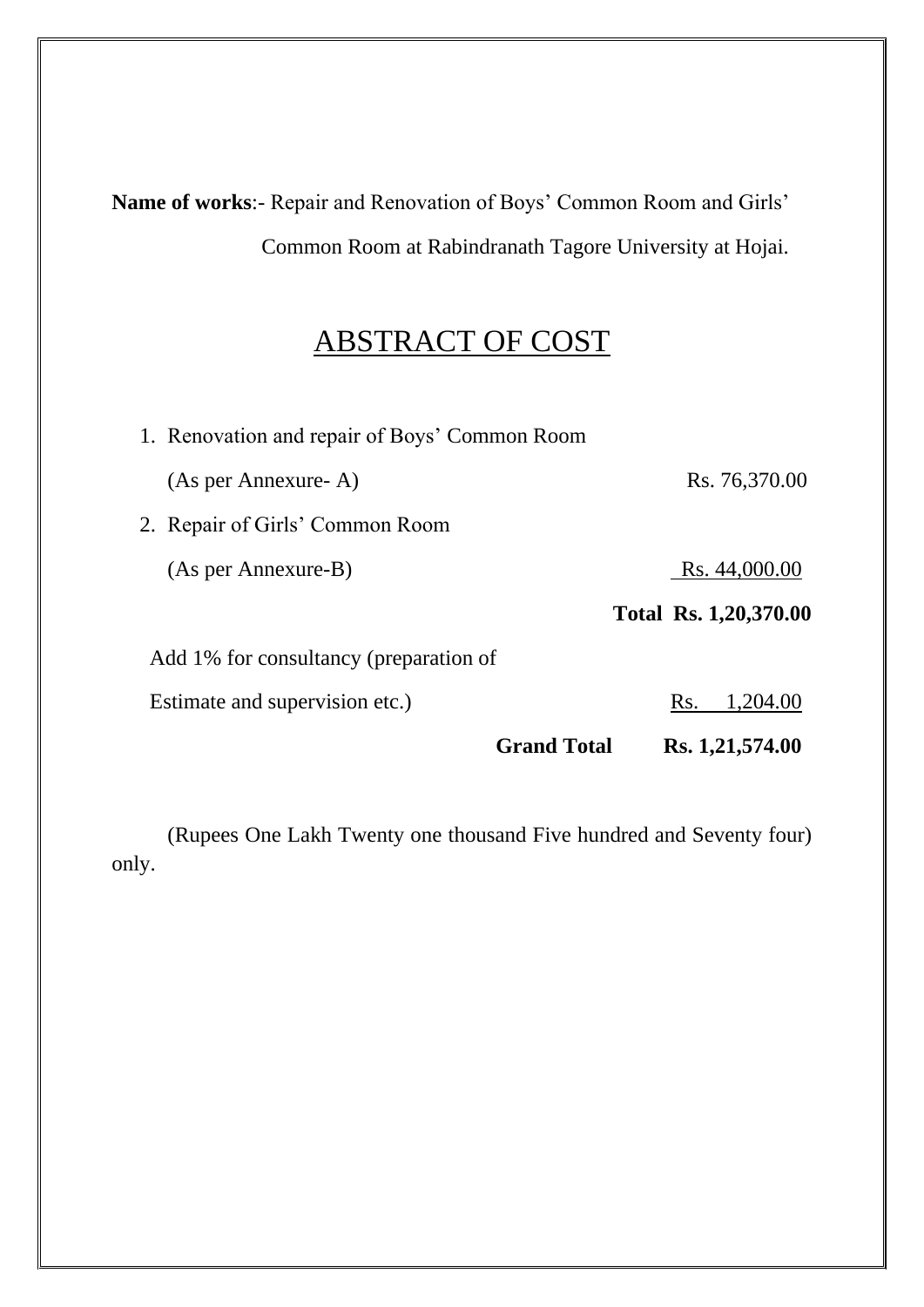## **ANNEXURE-A**

| <b>Name of works:</b> - Repair and Renovation of Boys' Common Room and Girls' |               |  |  |
|-------------------------------------------------------------------------------|---------------|--|--|
| Common Room at Rabindranath Tagore University at Hojai.                       |               |  |  |
| 1/15.2: Demolishing C.C. manually/ by mech.means                              |               |  |  |
| including disposal of materials Engineer in charge                            |               |  |  |
| 15.2.1: Prop.: 1:3:6.                                                         |               |  |  |
| $F/v-1x2.45x8.55x0.04=0.83m^3$ @ Rs. 2,007.10/m <sup>3</sup>                  |               |  |  |
| Rs. 1,666.00                                                                  |               |  |  |
| $2/11.3$ : Cement concrete flooring 1:2:4 and finished                        |               |  |  |
| With a floating coat of neat cement including                                 |               |  |  |
| Cement slurry etc complete.                                                   |               |  |  |
| 11.3.1: 40mm thick with 20mm nominal agg.                                     |               |  |  |
| $F/v - 1x2.45x8.55 = 21.80m^2$                                                |               |  |  |
| @ Rs. $545.00/m^2$                                                            | Rs. 11,881.00 |  |  |
| 3/9.5: Providing and making paneled or paneled                                |               |  |  |
| and glaged shutters for doors, windows etc.                                   |               |  |  |
| shall be paid separately.                                                     |               |  |  |
| 9.5.2 Kiln seasoned chemically treated Hollock wood                           |               |  |  |
| $9.5.2.1: 35mm$ thick shutter                                                 |               |  |  |
| D- $1x2.00x1.00=2.00m^2$                                                      |               |  |  |
|                                                                               | Rs. 5,004.00  |  |  |
| 4/13.109: Wall painting with water proofing cement                            |               |  |  |
| paint of required shade:-                                                     |               |  |  |
| 13.109.1: Old work one or more coal applied                                   |               |  |  |
| @ 0.80lit/10sq.m complete including cost of primary coat                      |               |  |  |
| C.O                                                                           | Rs. 18,551.00 |  |  |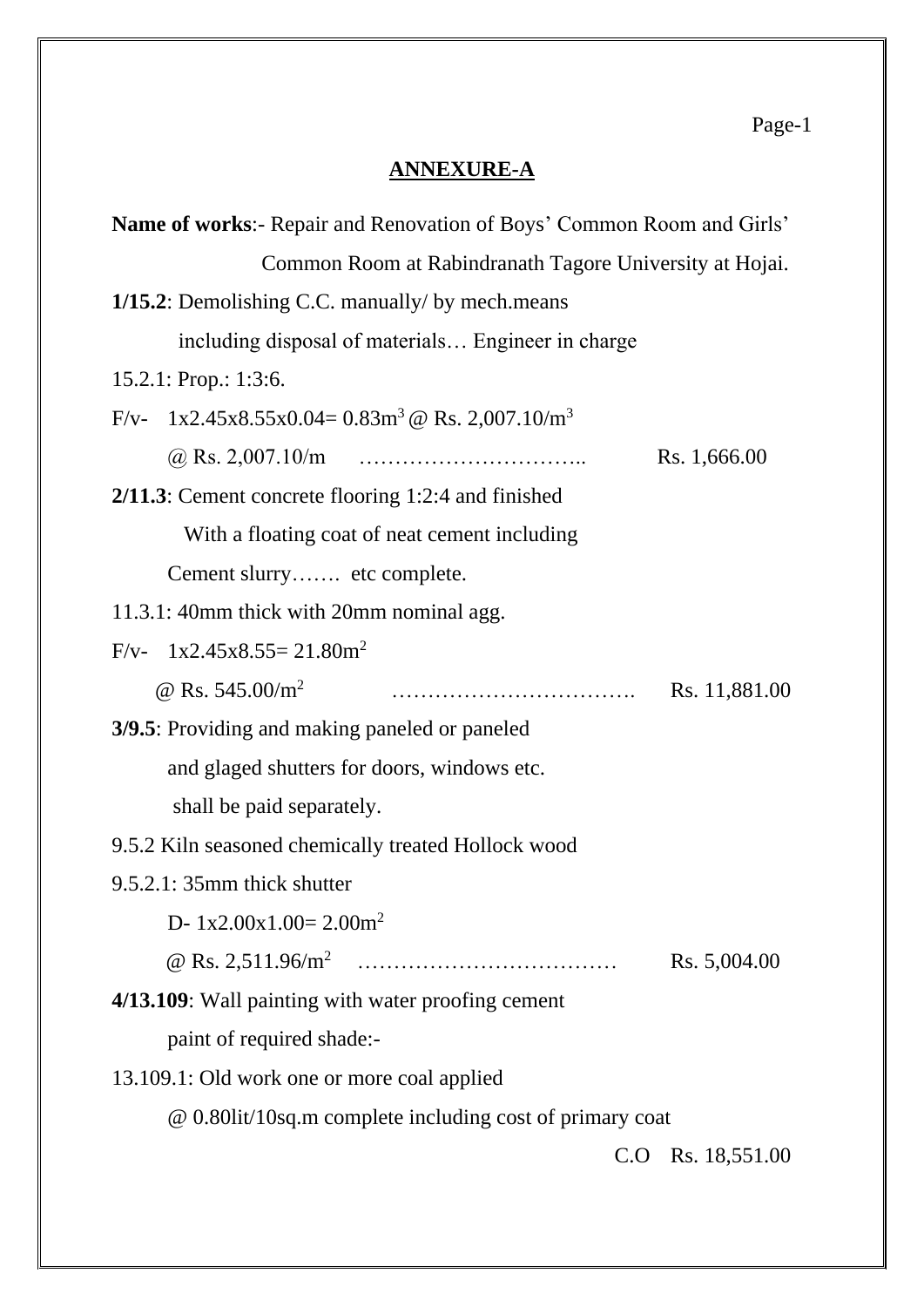B.F.- Rs. 18,551.00

### **OUTSIDE**

|  | $L/w$ - 2x8.80x4.10                             |                     | $= 72.16$ m <sup>2</sup>          |
|--|-------------------------------------------------|---------------------|-----------------------------------|
|  | $S/w$ - 2x8.25x4.10                             |                     | $= 67.65$ m <sup>2</sup>          |
|  | $\triangle$ Bar – 2 x $\frac{1}{2}$ x 8.25x1.80 |                     | $=14.85$ m <sup>2</sup>           |
|  | $V/post-5x4x0.18x2.44$                          |                     | $= 8.78$ m <sup>2</sup>           |
|  | Plintwall- $2x8.80x0.45$                        |                     | $= 7.92 \text{m}^2$               |
|  | 2x8.25x0.45                                     |                     | $= 7.42 \text{m}^2$               |
|  | Ded. $D-1x2.10x1.10$                            |                     | $=2.31\,\mathrm{m}^2$ (-)         |
|  | $D_1 - 1x2.10x1.6$                              |                     | $=3.52m^2$ (-)                    |
|  | $W_1$ -4x1.05x1.45                              |                     | $=6.09m^2$ (-)                    |
|  | $W - 2x1.20x1.45$                               |                     | $=3.48m^2$ (-)                    |
|  | Wy-4x1.05x0.40                                  |                     | $=1.68m^2(-)$                     |
|  |                                                 | Total = $161.70m^2$ |                                   |
|  | <b>INSIDE</b>                                   |                     |                                   |
|  | $L/w$ - 2x8.55x4.10                             |                     | $= 70.11$ m <sup>2</sup>          |
|  | $S/w$ - 2x8.00x4.10                             |                     | $= 65.60$ m <sup>2</sup>          |
|  | Ceily -1x8.55x8.00                              |                     | $= 68.40$ m <sup>2</sup>          |
|  | Ded. D $-1x2.10x1.10$                           |                     | $= 2.31 m2 (-)$                   |
|  | $D_1$ -1x2.10x1.68                              |                     | $=3.52m^2$ (-)                    |
|  | $W_1$ -4x1.05x1.45                              |                     | $= 6.09m^2$ (-)                   |
|  | $W = -2x1.20x1.45$                              |                     | $= 3.48 \text{m}^2$ (-)           |
|  | $Wv -4x1.05x0.40$                               |                     | $= 1.68$ m <sup>2</sup> (-)       |
|  |                                                 | Total = $187.03m^2$ |                                   |
|  |                                                 |                     | Grand Total $= 348.73 \text{m}^2$ |

 $\omega$  Rs. 94.15/m<sup>2</sup> Rs. 32,833.00

**5/13.48.2**: Painting wood works with Dulux Multi Surface paint reqd. shade…. Approved brand and manufacture.

| $D_{EP}$ - 1x2.10x1.10x2.50         | $= 5.77$ m <sup>2</sup> |              |
|-------------------------------------|-------------------------|--------------|
| $D_{IFP}$ - 1x2.10x1.68x2.50        | $= 8.82 \text{m}^2$     |              |
| $W_{\text{IF-P}}$ -4x1.05x1.45x2.50 | $=15.22 \text{m}^2$     |              |
| $W_{EP}$ -2x1.20x1.45x2.50          | $= 8.70$ m <sup>2</sup> |              |
| $V_{\text{EG}}$ -4x1.05x0.40x1.50   | $= 2.52 \text{m}^2$     |              |
|                                     | Total = $41.03m^2$      |              |
| @ Rs. $144.90/m2$                   |                         | Rs. 5,945.00 |

**C.O. Rs. 57,329.00**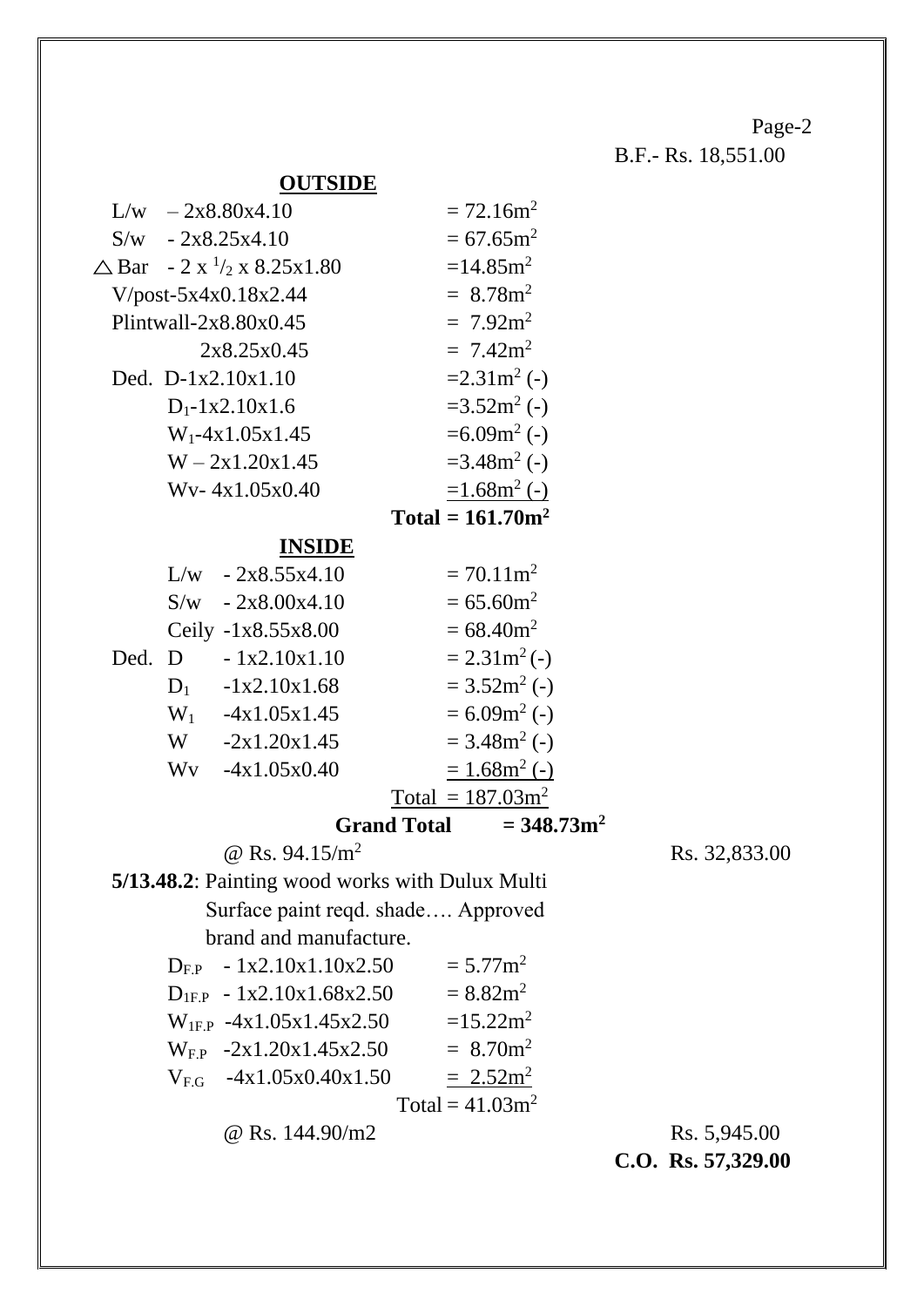**B.F. Rs. 57,329.00**

**6/13.53**: Painting on G.S. sheet with synthetic enamel

Pain …….. to give an even shade.

13.53.1 : Two or more coats

| G.I. sheet $-2x5.30x9.20$ | $= 97.52$ m <sup>2</sup>        |
|---------------------------|---------------------------------|
| $Var - 1x3.00x9.75$       | $= 29.25$ m <sup>2</sup>        |
|                           | Total = $126.77$ m <sup>2</sup> |

 $\omega$  Rs. 150.20/m<sup>2</sup> Rs. 19,041.00

**Grand Total Rs. 76,370.00**

( Rupees Seventy Six thousand Three hundred and Seventy) only.